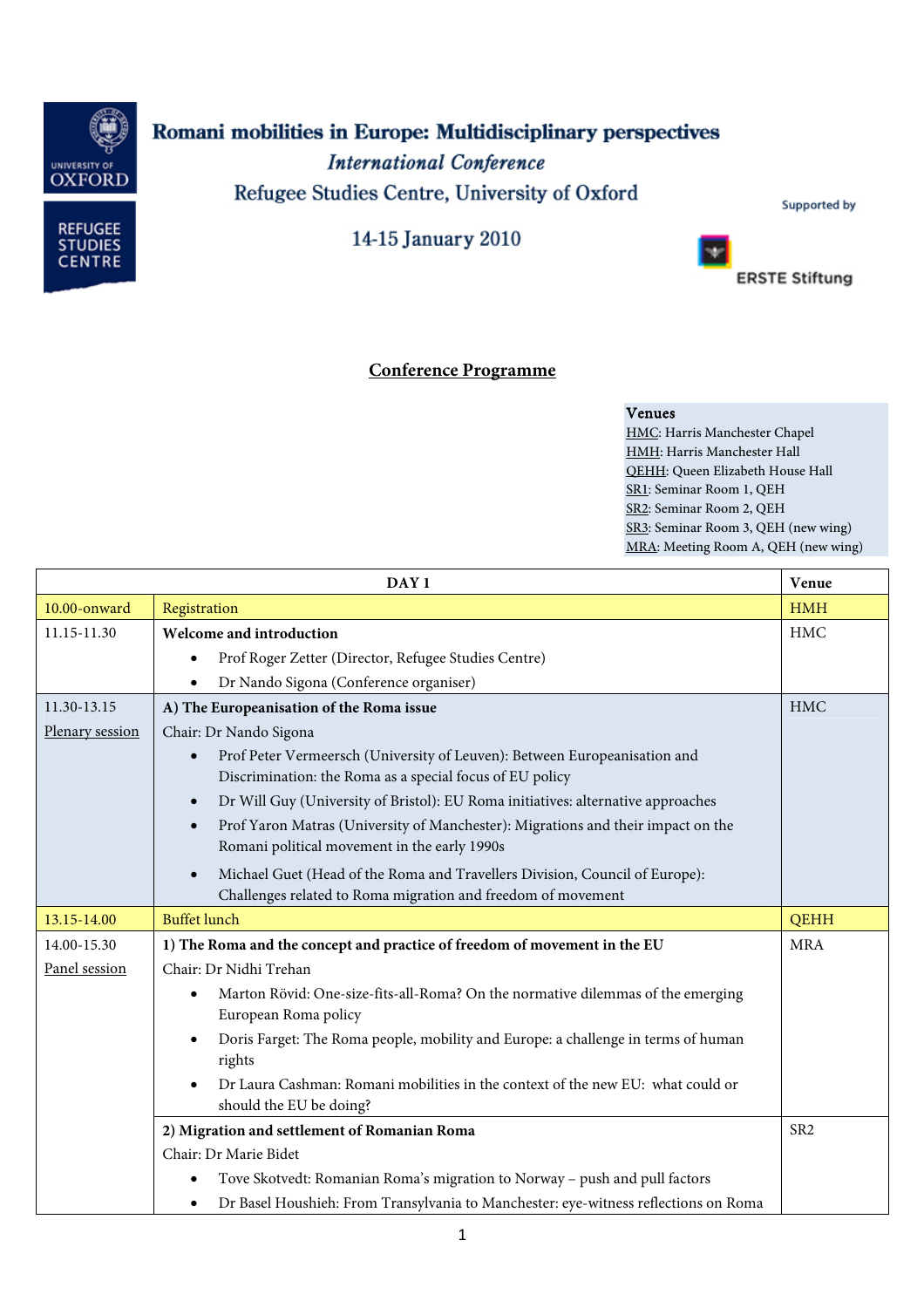|               | migrations                                                                                                                                                          |                 |
|---------------|---------------------------------------------------------------------------------------------------------------------------------------------------------------------|-----------------|
|               | Iulius Rostas: The responses of Romanian authorities to Romani migration                                                                                            |                 |
|               | 3) Legal status, mobility and settlement                                                                                                                            | SR <sub>1</sub> |
|               | Chair: Dr Nando Sigona                                                                                                                                              |                 |
|               | Jan Grill: Džal opre andre Anglicko' (To go up to England). From asylum seekers to EU<br>labour migrants: the case of East-Slovakian Roma                           |                 |
|               | Rachel Humphris: Governing Roma mobilities in the UK. How UK asylum and<br>$\bullet$                                                                                |                 |
|               | migration policy has affected Roma mobility - a historical perspective                                                                                              |                 |
|               | Oscar López-Catalán: Local politics, forced mobilities and access to basic rights. The case<br>٠<br>of Romanian Roma in the metropolitan area of Barcelona          |                 |
|               | 4) Law, rights and mobility                                                                                                                                         | SR <sub>3</sub> |
|               | Chair: Prof Thomas Acton                                                                                                                                            |                 |
|               | Prof Alessandro Simoni: At the outer limits of the rule of law: Romanian Roma and their<br>٠<br>impact on Italian legal culture                                     |                 |
|               | Chris Johnson (with Marc Willers, and Dr Andrew Ryder): Facilitating the Gypsy and<br>٠<br>Traveller way of life through the Courts in England and Wales            |                 |
|               | Dr Roberta Medda-Windischer: Legal aspects of Romani mobility and traditional<br>$\bullet$<br>lifestyle as facets of Romani cultural identity                       |                 |
|               | Barbara G. Bello: Roma young people in motion between the anti-discrimination policy<br>and citizenship barriers in Italy and in Germany: to be or not to be EQUAL? |                 |
| 15.30-15.45   | Coffee break                                                                                                                                                        | <b>QEHH</b>     |
| 15.45-17.15   | 5) Governing and understanding Romani mobility: public discourse and social policy in                                                                               | SR <sub>2</sub> |
| Panel session | <b>Europe</b>                                                                                                                                                       |                 |
|               | Chair: Dr Nidhi Trehan                                                                                                                                              |                 |
|               | Dr Samuel Delépine: Different forms of Roma mobility, difficulties of classification: the<br>٠<br>French example                                                    |                 |
|               | Dr Marie Bidet: Will French Gypsies always stay nomadic and out of law-making<br>process?                                                                           |                 |
|               | Wolfgang Göderle: In search for Romipen - in search for Romani migrations? Notes on                                                                                 |                 |
|               | the official statistical perception of Romani mobilities in Central Europe 19th and 20th                                                                            |                 |
|               | century                                                                                                                                                             |                 |
|               | 6) Police forces, doctors, lawyers, and judges: the state and the Roma                                                                                              | SR <sub>1</sub> |
|               | Chair: Dr Nando Sigona                                                                                                                                              |                 |
|               | Dr Isabella Clough Marinaro: Life on the run: biopolitics and the Roma in Italy<br>٠                                                                                |                 |
|               | Dr Carlotta Saletti Salza: The adoptions of Roma and Sinti minors in Italy                                                                                          |                 |
|               | Dr Alexandra Nacu: The politics of healthcare among Roma migrants in the Paris region                                                                               |                 |
|               | 7) Migration and identity (1)                                                                                                                                       | SR <sub>3</sub> |
|               | Chair: Rachel Humphris                                                                                                                                              |                 |
|               | Catalina Tesar: 'Good Gypsies' in Romania, 'de-ethnicised' beggars In Italy. Politics of<br>٠                                                                       |                 |
|               | representations and politics of work among so called 'traditional' Romanian Roma                                                                                    |                 |
|               | Barbara Tiefenbacher: Romipen on the move Questions of language and identity among<br>٠                                                                             |                 |
|               | Yugoslavian Romani migrants in Vienna                                                                                                                               |                 |
|               | Dr Pietro Saitta: Roma in Sicily: Informal Economy and Processes of Resettlement<br>٠                                                                               |                 |
|               | Dr Elisabetta Di Giovanni: Like suspended particles. The long way to social inclusion of a                                                                          |                 |
|               | Roma community in Sicily                                                                                                                                            |                 |
|               | 8) Governing Romani mobility: policy and politics                                                                                                                   | <b>MRA</b>      |
|               | Chair: Dr Giovanni Picker                                                                                                                                           |                 |
|               | Dr Oliver Legros: Permanence and change in the policies towards Roma migrants in<br>٠<br>France: The 'villages d'insertion' of the suburbs of Paris in question     |                 |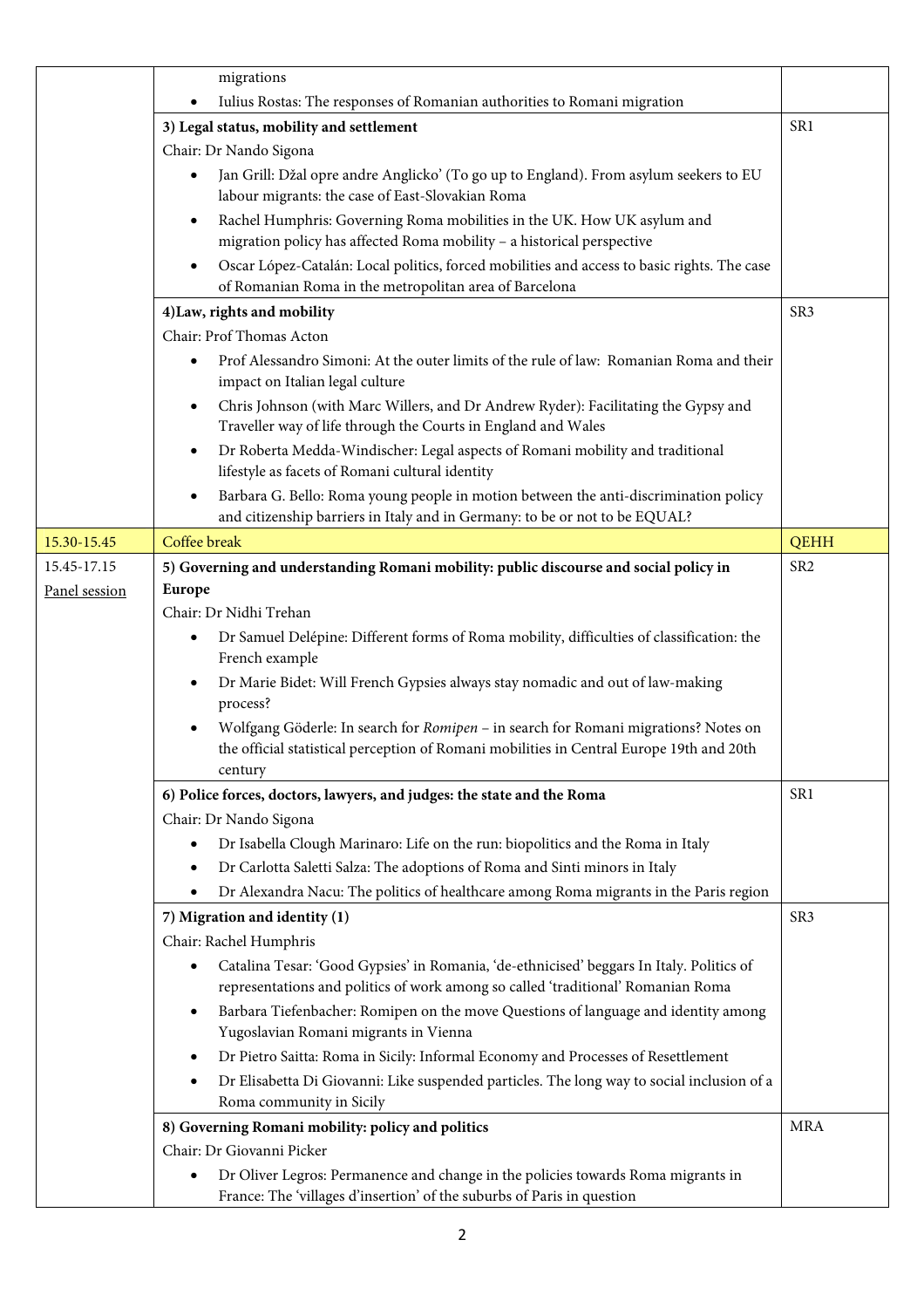|                 | Regis Guyon and Michael Rigolot: A new European issue for the French Republic : the<br>schooling of the migrant Rom and Gypsy pupils<br>Dr Martin Olivera: Interrogating the doxa about Roma migrations: the realities of<br>Romanian Roma in Parisian area |             |
|-----------------|-------------------------------------------------------------------------------------------------------------------------------------------------------------------------------------------------------------------------------------------------------------|-------------|
| 17.30-18.30     | <b>Keynote Address</b>                                                                                                                                                                                                                                      | <b>HMC</b>  |
| Plenary session | Baroness Emma Nicholson of Winterbourne<br>2005-15: The Decade of Roma inclusion. What has been done and what should to be<br>done<br>Chair: Prof Roger Zetter                                                                                              |             |
| $18.45 - 20.15$ | Drinks reception & buffet dinner                                                                                                                                                                                                                            | <b>OEHH</b> |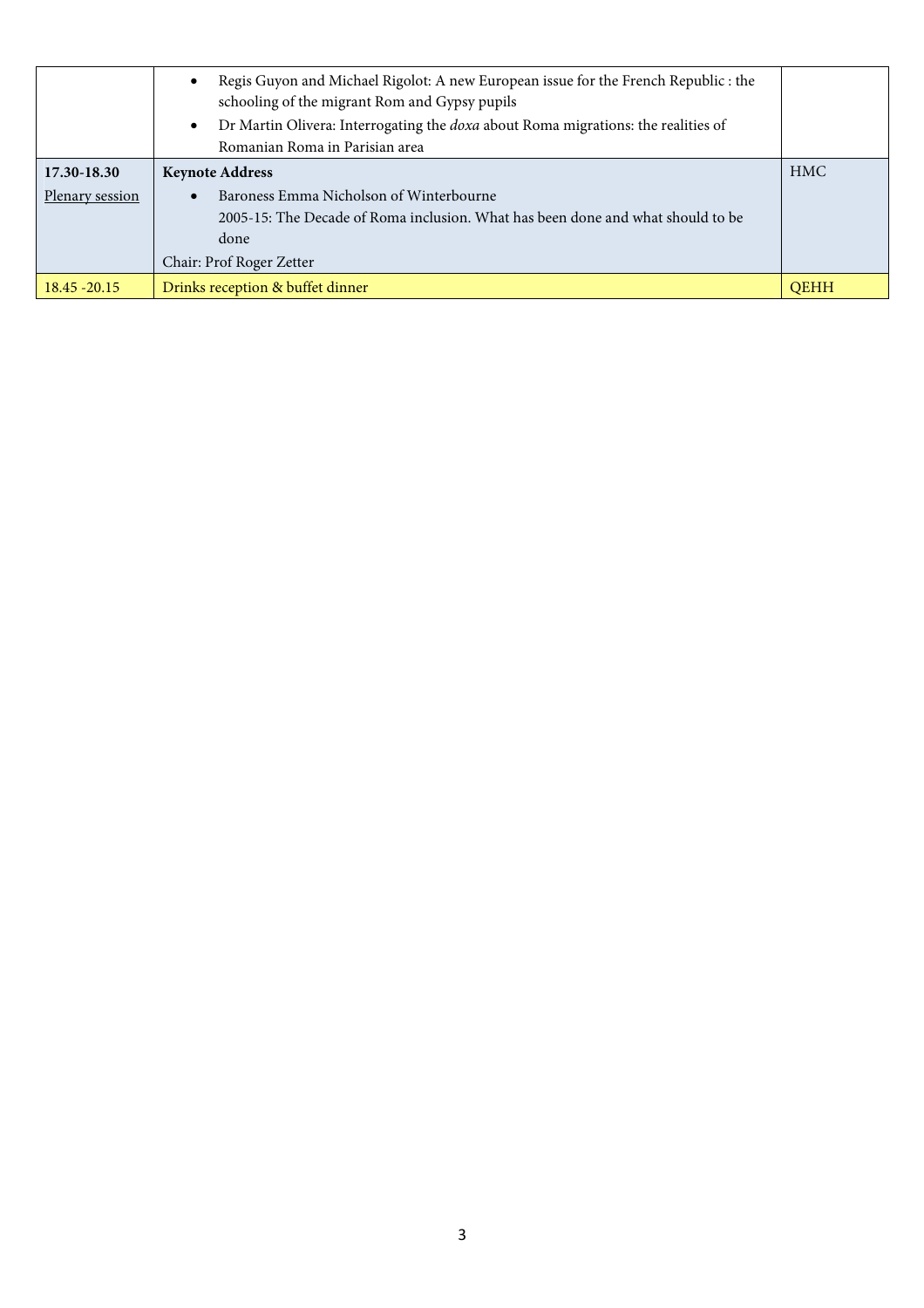|                      | DAY 2: Friday, 15th January                                                                                                                                                                     | Venue       |
|----------------------|-------------------------------------------------------------------------------------------------------------------------------------------------------------------------------------------------|-------------|
| 09.00-10.30          | 9) The Romani movement: grass-root activism and international advocacy                                                                                                                          | SR3         |
| <b>Panel Session</b> | Chair: Dr Nando Sigona                                                                                                                                                                          |             |
|                      | Dr Aidan McGarry: Ethnicity-Blind and Differentiated Treatment: Fine-Tuning the EU<br>Policy on Roma                                                                                            |             |
|                      | Aleksandar Marinov: From the outside looking in: The impact of migration on Roma<br>from the Roma perspective                                                                                   |             |
|                      | Cristi Mihalache: Freedom of movement within the European Union at work: the case of<br>Romanian Roma                                                                                           |             |
|                      | Ramneek Grewal: Institutional Inertia and International Initiatives: Debilitating for<br>Roma Activism?                                                                                         |             |
|                      | 10) New comers and long established Romani communities: building a dialogue?                                                                                                                    | <b>MRA</b>  |
|                      | Chair: Dr Giovanni Picker                                                                                                                                                                       |             |
|                      | Sofiya Zahova: Refugee Migrations of Roma, Ashkali and Egyptians to Montenegro and<br>٠<br>their Impact on the Communities' Social and Cultural Development                                     |             |
|                      | Marco Solimene: Xoraxané Romá, Romanian Rom and Rome                                                                                                                                            |             |
|                      | Dr Magdalena Slavkova: Romani Migrations from Bulgaria to Spain: Challenges and<br>Perspectives                                                                                                 |             |
|                      | 11) Anti-Gypsyism, mobility and social inclusion                                                                                                                                                | <b>HMC</b>  |
|                      | Chair: Prof Thomas Acton                                                                                                                                                                        |             |
|                      | Dr Peter Kabachnik (with Dr Andrew Ryder): Nomadism and New Labour:<br>$\bullet$<br>Constraining Gypsy and Traveller Mobilities in Britain                                                      |             |
|                      | Dr Margaret Greenfields: Settlement and anti-Gypsyism: 'If you know someone hates<br>you before you start, you puts up the barrier'                                                             |             |
|                      | Dr Jo Richardson: Discourse dissonance: an examination of media, political and public<br>discourse and its impact on policy implementation for Roma, Gypsies and Travellers at a<br>local level |             |
|                      | Lucie Fremlova: Mapping Survey of the movement of Roma from new Member States to<br>England                                                                                                     |             |
| 10.30-11.00          | Coffee break                                                                                                                                                                                    | <b>QEHH</b> |
| 11.00-12.45          | B) Migration, mobility and Identity                                                                                                                                                             | <b>HMC</b>  |
| Plenary session      | Chair: Prof Judith Okely (University of Oxford)                                                                                                                                                 |             |
|                      | Prof Carol Silverman (University of Oregon): Balkan Romani Music in Transit:<br>Production, Consumption, and Appropriation                                                                      |             |
|                      | Prof Thomas Acton (University of Greenwich): Theorising Mobility: Migration,<br>nomadism, and the social reconstruction of ethnicity                                                            |             |
|                      | Prof Elena Marushiakova & Prof Vesselin Popov (Studii Romani): Gypsy/Roma<br>European Migrations from 15 <sup>th</sup> century till nowadays                                                    |             |
|                      | Dr Adrian Marsh (University of Greenwich): Anti-diaspora and Anatolian<br>exceptionalism: the Romani movement in Turkey, 2002-10                                                                |             |
| 12.45-13.30          | <b>Buffet lunch</b>                                                                                                                                                                             | <b>QEHH</b> |
| 13.30-15.00          | 12) Diversity, deviance, persecution and recognition                                                                                                                                            | <b>HMC</b>  |
| Panel session        | Chair: Miika Tervonen                                                                                                                                                                           |             |
|                      | Dr Sabrina Tosi Cambini: The social dangerousness of the accused is in one with her                                                                                                             |             |